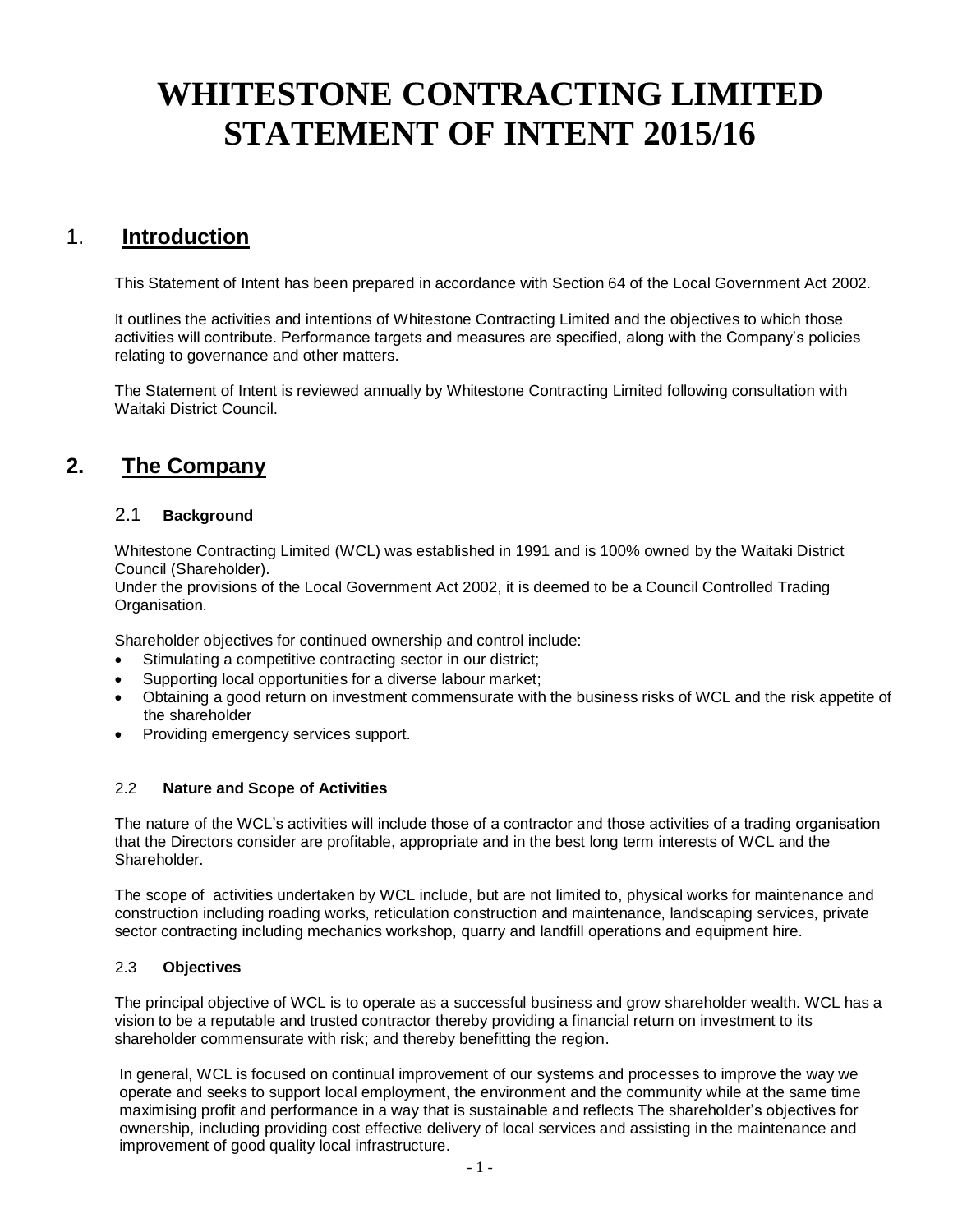In pursuing the principal objective WCL and directors shall:

- ➢ Manage the WCL's business activities in an efficient and effective manner.
- $\triangleright$  Grow shareholder wealth
- ➢ Ensure assets and liabilities are prudently managed consistent with the nature of a contracting business.
- $\triangleright$  Maximise the long term viability and profitability consistent with the shareholder's objectives for ownership.
- $\triangleright$  Manage the business with the objective of achieving agreed business growth.
- $\triangleright$  Consolidate, and when financially advantageous, expand the Company operations in to the private and public sectors using the skill, abilities and management techniques that are available within WCL.
- ➢ Maintain a diversified portfolio of work and clients to ensure continuity of returns to the shareholder.
- $\triangleright$  Continue to review WCL structure to ensure the most efficient structure is in place to enhance profitability.
- $\triangleright$  Be customer focused and ensure good customer contract results as measured against contract specifications.
- ➢ Providing a work environment that recruits, fosters and maintains safe, competent, motivated, committed and productive employees
- ➢ Recognising and rewarding excellent performance of any staff
- ➢ Act in an environmentally and socially responsible manner and implement sustainable business practices.
- $\triangleright$  Ensure transparent and informed relationships are maintained with the shareholder within the spirit of 'no surprises'.

# **3. Reporting and Performance Measures**

# 3.1 **Reporting Frequency and Content**

A Director of WCL shall attend any meeting at which the Annual Report or Half Yearly Report is presented to the shareholder.

The following information will be available to the shareholder based on an annual balance date of  $30<sup>th</sup>$  June.

## Draft Statement of Intent

Each year, the Directors shall (for so long as the Company remains a Council controlled organisation), deliver to the shareholder a Draft Statement of Intent for the following year which fulfils the requirements of Section 64 of the Local Government Act 2002.

## Completed Statement of Intent

By 30<sup>th</sup> June of each year, the Directors (for so long as WCL remains a CCO) will deliver to the shareholder a Statement of Intent for the following year which fulfils the requirements of Section 64 of the Local Government Act 2002.

## Quarterly Report

Report to the shareholder committee quarterly on KPI targets.

Report to the shareholder committee contract performance reports at the completion of contract works for the shareholder.

## Half Yearly Report

Within two months after the end of the first half of each financial year, the Directors shall deliver to the shareholder an un-audited report containing the information required by the Financial Reporting Act 1993 and a commentary on the results for the first six months together with a report on the outlook for the second six months with reference to any significant factors that are likely to have an effect on the Company's performance, including an estimate of the financial result for the year based on that outlook.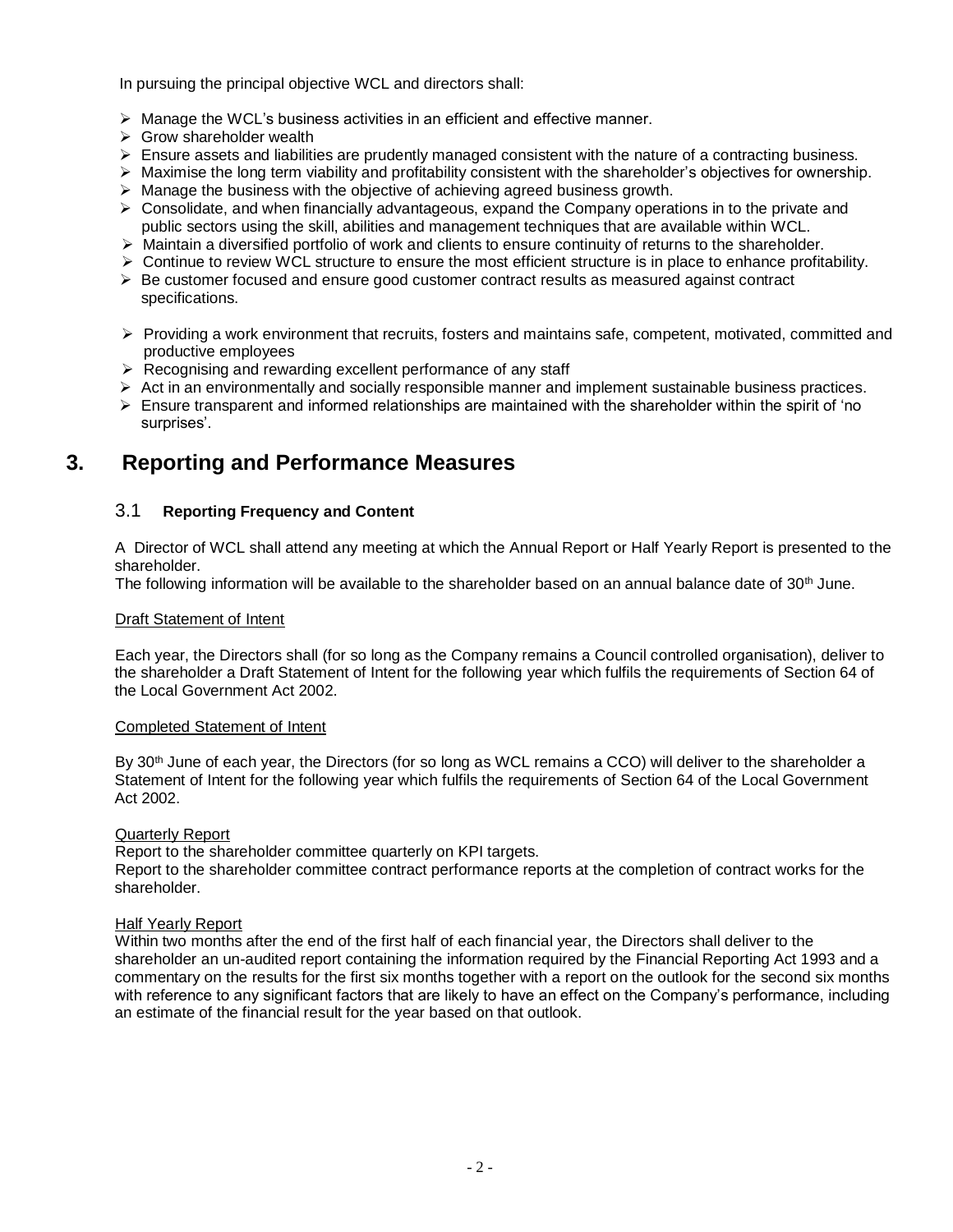# Annual Report

Within two months after the end of each financial year, the Directors shall deliver to the shareholder an annual report and audited financial statements in respect of the financial year, containing the following information as a minimum:

A report on the operations of WCL to enable an informed assessment of the Company's performance including: Performance against targets in this Statement of Intent.

- ➢ Performance against the Corporate Governance Statement.
- $\triangleright$  Audited financial statements as required under the Financial Reporting Act 1993.
- ➢ A report on compliance with WCL's Tendering Policy

# **3.2 Performance Targets and Measures**

Over the next three years, WCL's performance targets are to:

- i) Achieve a before income tax return (prior to donations, sponsorships and subvention payments) on opening shareholders funds that exceeds 7% return on investment;
- ii) Continue to diversify the portfolio of work and clients;
- iii) Increase the percentage of revenue obtained from sources other than the Waitaki District Council;
- iv) Maintain a high standard of health and safety in relation to WCL's employees and the public, as measured by achieving ACC Workplace Safety Management accreditation;
- v) Maintain ISO 9001 registration and related quality assurance programs;
- vi) Maintain ISO 14001 standard to ensure we have systems in place to environmental legislative and regulatory requirements.
- vii) Maintain and grow market share in North Otago and other areas of operation.
- viii) In quarter 4 of each year agree on KPI targets for the following year.

# Ratio of Consolidated Shareholders' Funds to Total Assets

'Shareholders' Funds' (Equity) are defined as the paid-up capital plus any retained tax paid profits earned and less any dividends distributed to shareholders. They include accumulated surpluses, revaluation reserves, trust funds and any other reserves or funds which have been accumulated in accounts known as either 'Revenue Reserves' or 'Capital Reserves'.

'Total Assets' are defined as the sum of all current and non-current assets plus investments of WCL.

The ratio of consolidated shareholder funds to total assets will be in the range of 60% - 80% (and in accordance with WCL's business plan).

## Directors Estimate of WCL Value

The estimated value of WDC's investment in WCL is greater than the paid up capital and retained earnings. The directors will advise the shareholder on an annual basis if they believe the value to differ materially from this state.

# **4. Governance, Policy and Procedures**

# **4.1 Corporate Governance Statement**

## a) Role of the Board of Directors

The Directors' role is defined in Section 58 of the Local Government Act 2002. This section states that all decisions relating to the operation of the Council Controlled Trading Organisation shall be made pursuant to the authority of the directorate of the Organisation and its Statement of Intent. The Board consults with WCL's shareholder in preparing and reviewing the Statement of Intent.

The Board meets on a regular basis and is responsible for the proper direction and control of WCL's activities. This responsibility includes such areas of stewardship as the identification and control of WCL's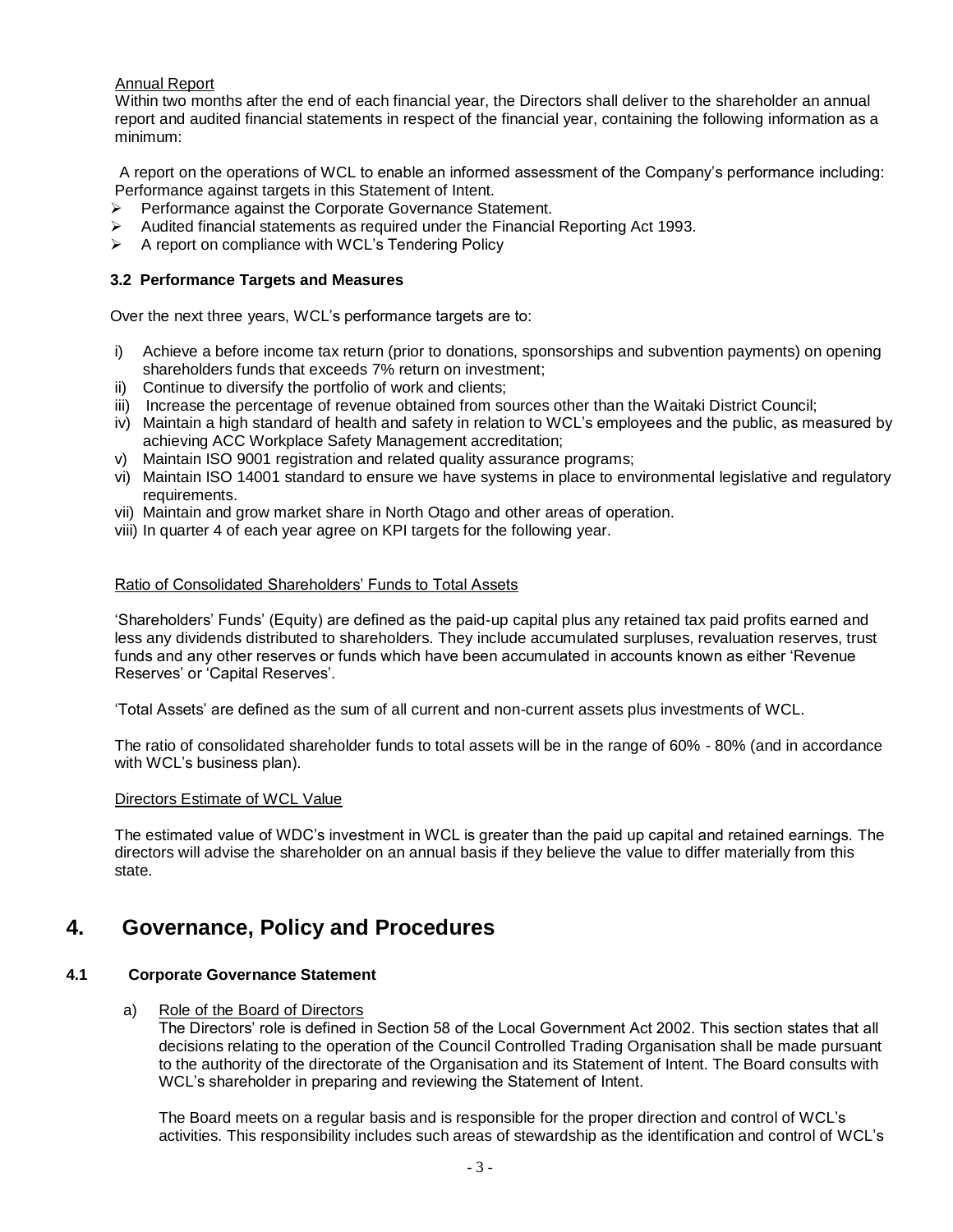business risks, the integrity of management information systems and reporting to shareholders. While the Board acknowledges that it is responsible for the overall control framework of WCL, it recognises that no cost effective internal control system will preclude all error and irregularities. The system is based upon written procedure, policies and guidelines, organisational structures that provide an appropriate division of responsibility, a total quality management audit system, and the careful selection and training of qualified personnel.

To achieve this governance the Directors will:

- Conduct regular briefings with the designated Shareholder representatives to discuss emerging risk and opportunities of the business, the general forecast performance expectations and to learn of relevant changes in shareholder policies, expectations or risk appetite.
- Act on an informed basis, in good faith with due diligence and care and in the best interests of the Shareholder and WCL.
- Act in accordance with the constitution and Statement of Intent.
- Ensure compliance with applicable legislation and regulation.
- Review and guide corporate strategy, major plans of action, risk policy, annual budgets and annual plans, set performance objectives, monitor implementation and corporate performance, and oversee major capital investment expenditures, acquisitions and divestments.
- Monitor and manage potential conflicts of interest of management, board members and Shareholder.
- Ensure WCL's financial management is consistent with good business practice.
- In the spirit of no surprises, keep the Shareholder informed on significant events and issues, including those sensitive to publicity that may arise from the shareholder being a political organisation.
- Promote a culture which requires all employees to adhere to high levels of ethical behaviour.
- Monitor the effectiveness of overall governance and make changes as needed.

#### b) The Role of the Shareholder

The Board aims to ensure that the shareholder is informed in a timely manner of all major developments affecting the Group's state of affairs. The shareholder is consulted with on the review of WCL's Statement of Intent and is responsible for the appointment of directors. Information is communicated to shareholder in the Annual Report, the Interim Report and special meetings where required.

The Shareholder is expected to:

- Deal with issues raised by WCL in a prompt and expedient fashion.
- Maintain a high level of communication with WCL on relevant matters.
- Ensure transparent and collaborative relationships are maintained with WCL.

## c) Board Appointments

Directors are appointed by the shareholder in accordance with Shareholder policy. The Board is subject to the shareholder's director rotation policy requiring all of the directors retire over any three-year period. Directors are appointed for up to a maximum period of three years. Ideally directors are rotated on regular basis. Retiring Directors shall be eligible to apply for reappointment.

## d) Director and Board Performance

The Board formally reviews its performance, and the performance and contribution of individual directors on an annual basis, taking into account the current and future needs of WCL, and performance improvement, processes are implemented as required. The Chairman of the Board will report to the shareholder on any particular mix of skills the board requires of any new Director.

#### e) Board Committees

The Board maintains a number of standing committees that focus on particular areas of the Boards' responsibilities. These include: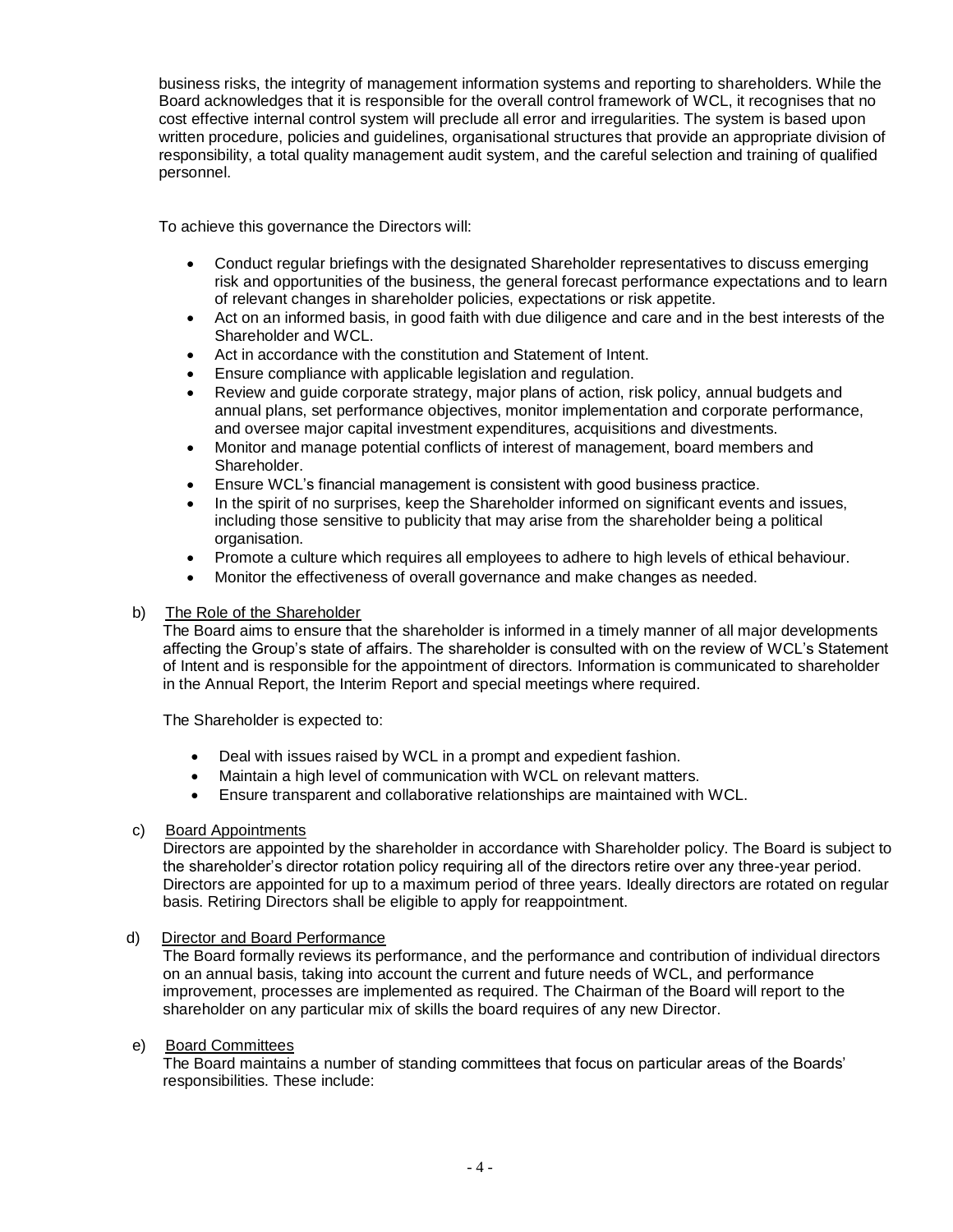*Audit/Finance*

The committee:

- $\triangleright$  Monitors the audit function and reviews the adequacy and quality of the annual audit process;
- ➢ Ensures WCL maintains property accounting records and complies with all relevant legislation.
- ➢ Monitors changing business risk analysis and mitigation strategies.

#### *Remuneration:*

The committee reviews the remuneration and performance of the Managing Director.

f) *Company Management Structure*

The Management of WCL is delegated to the Chief Executive/Managing Director, who will manage WCL in accordance with the directives of the Board and good business practice.

g) *Treasury Policy*

There is no exposure to foreign exchange and interest rate risk is managed in accordance with the Group's Policy Manual that sets limits of management authority. No speculative investments are approved and investments not with a registered bank require board approval.

#### h) *Code of Conduct*

The Board has adopted policies for its members, executives and staff, specifying the business standards and ethical considerations in conducting its business with stakeholders. The policy includes:

- ➢Corporate governance matters (as described);
- $\triangleright$  Relationships with employees and customers (ethics, health and safety);
- ➢Confidentiality of company information;
- ➢Environmental responsibilities.
- i) *Audit*

External auditors are used to evaluate the quality and reliability of information provided to the shareholders.

## **4.2 Dividend Policy**

WCL is committed to provision of consistent annual distributions to the shareholder in accordance with the performance targets set out in this Statement of Intent.

Some, or all, of the distributions to the shareholder may be made, with agreement of the shareholder, by subvention payment, or other mutually agreed method after taking account of all tax considerations.

WCL will declare dividends and make subvention payments, or other distributions, consistent with the amounts recommended by the Directors as suited to sustain the viability of the business in accordance with clause 3.2 subsection 1.

# **4.3 Accounting Policies**

WCL's accounting policies will comply with the legal requirements of the Companies Act 1993, the Financial Reporting Act 1993 and Local Government Act 2002 and be consistent with generally accepted accounting principles.

A full statement of Accounting Policies will be presented in WCL's Annual Report.

## **4.4 Procedures for Acquisition of Other Interests**

The procedure to be followed for share acquisitions per 9(1) (i) of Schedule 8 of the Local Government Act 2002 will be at the discretion of the Directors unless the acquisition qualifies as a significant acquisition or a major transaction.